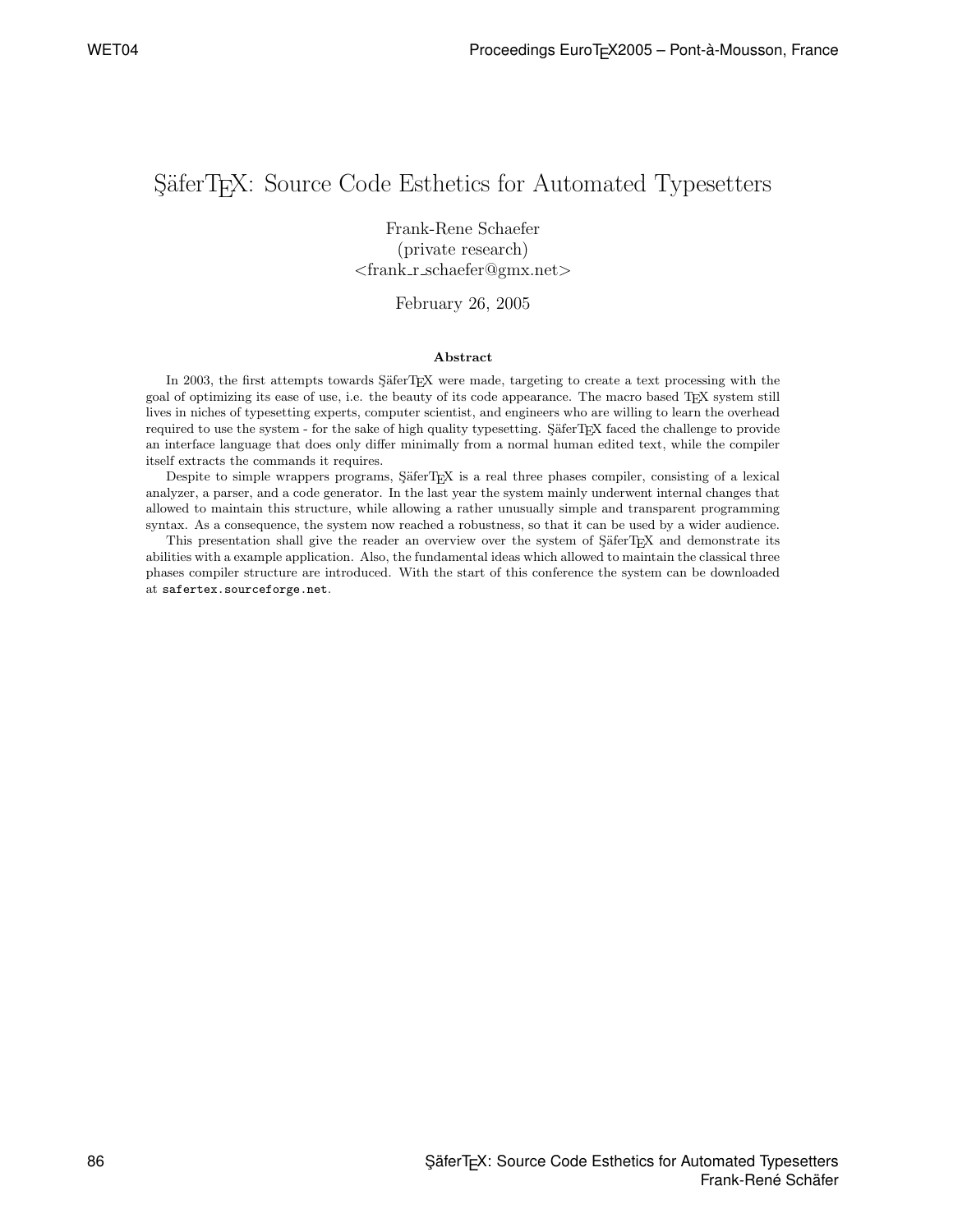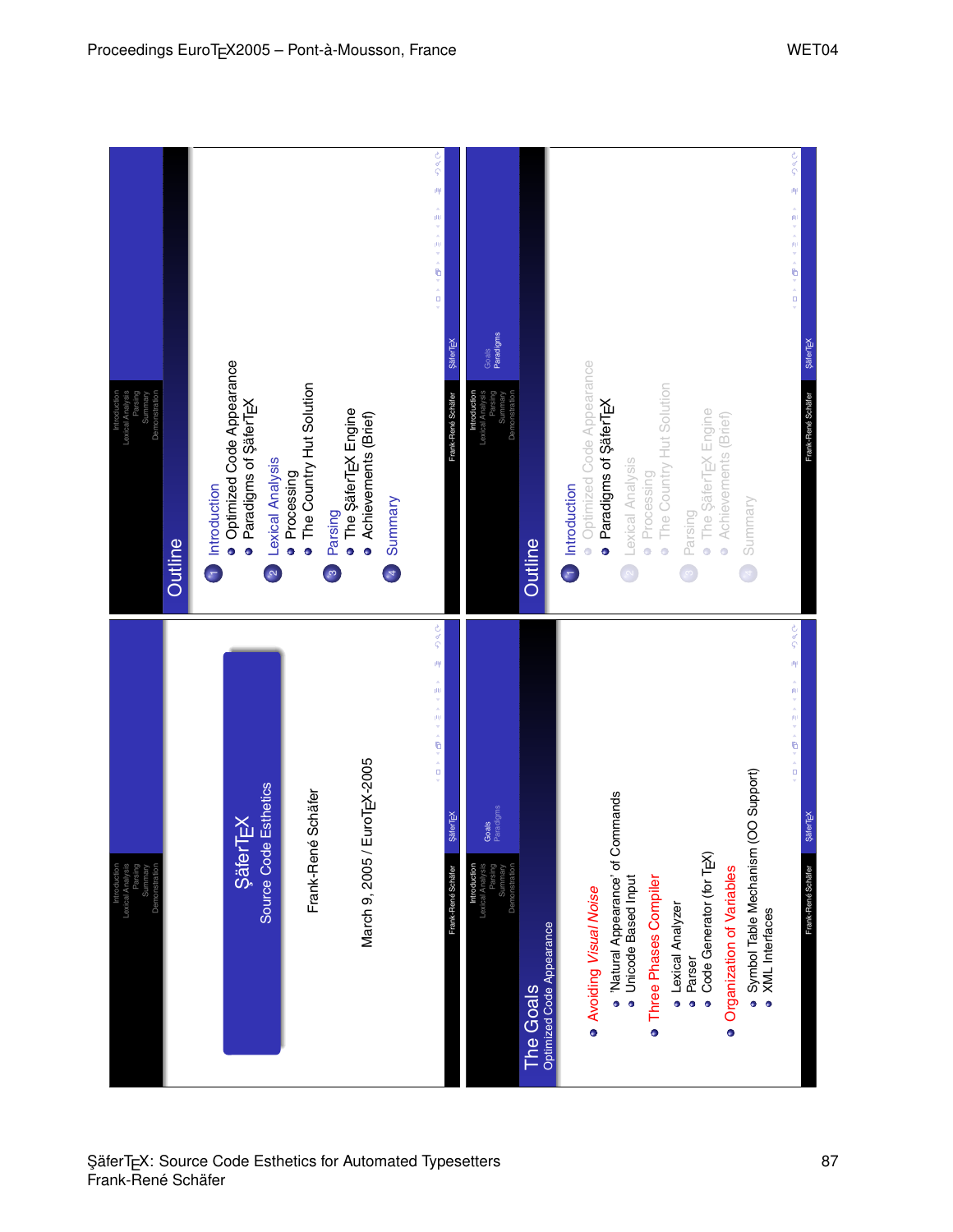| Paradigms<br>Goals<br>Summary<br>Demonstration<br>Introduction<br>Lexical Analysis<br>Parsing                | Means to Improve Code Appearance II<br>Paradigms of ŞäferTEX | े<br>१<br><b>९००</b><br>$\mu_{\rm f}$<br>岬<br>▲ 柳 ▼ ▲ 柳 ▼ ▲ 勵 ▼ ▲ 日 ▼<br>▲西×▲西×▲晒×▲日×<br>We should not produce \#100 pieces/week in order to get 10\%<br>more profit, if the adaption process costs us \\$25.000.<br>The Country Hut Solution<br>wittem und nun ein wieder Gliederungspunkt in der $\setminus$ (u) bergeordneten Liste.<br>Processing<br>with a double non-letter character<br>item character sequences that do something<br>Automatic Scope/Group Detection<br>SäterT <sub>FX</sub><br><b>ŞäferTEX</b><br>· Indentation as Scope Delimiter<br>· Optimized Code Appearance<br>The Country Hut Solution<br>Frank-René Schäfer<br>Introduction<br>Lexical Analysis<br>Parsing<br>Summary<br>Demonstration<br>Frank-René Schäfer<br>\item with a backslash, or<br>• Paradigms of SaferTEX<br>\section(Voil\'(a), une section)<br>The SäferT <sub>FX</sub> Engine<br>• Achievements (Brief)<br>Lexical Analysis<br>either start<br>· Processing<br>1 Introduction<br>\begin{quote}<br>Summary<br>\end(quote)<br>Parsing<br>Example<br>Outline<br>$\ddot{\phantom{0}}$<br>$\ddot{\phantom{0}}$<br>$\begin{pmatrix} 1 \\ 1 \end{pmatrix}$<br>$\overline{\mathbf{z}}$                                                                                                                                                                                                              |
|--------------------------------------------------------------------------------------------------------------|--------------------------------------------------------------|---------------------------------------------------------------------------------------------------------------------------------------------------------------------------------------------------------------------------------------------------------------------------------------------------------------------------------------------------------------------------------------------------------------------------------------------------------------------------------------------------------------------------------------------------------------------------------------------------------------------------------------------------------------------------------------------------------------------------------------------------------------------------------------------------------------------------------------------------------------------------------------------------------------------------------------------------------------------------------------------------------------------------------------------------------------------------------------------------------------------------------------------------------------------------------------------------------------------------------------------------------------------------------------------------------------------------------------------------------------------------------------------|
| radigms<br>Goals<br>Paradi<br>Lexical Analysis<br><b>Parsing</b><br>Introduction<br>Summary<br>Demonstration | Means to Improve Code Appearance<br>Paradigms of SäferTEX    | S oc<br><b>Soc</b><br>.<br>M<br>岬<br>▲御×▲御×▲晒×▲日×<br>▲御*▲御*▲勵*▲日*<br>We should not produce \#100 pieces/week in order to get 10\%<br>We should not produce #100 pieces/week in order to get 10 %<br>more profit, if the adaption process costs us \$25.000.<br>the adaption process costs us \\$25.000.<br>\item und nun ein wieder Gliederungspunkt in der<br>## with a double non-letter character<br>und nun ein wieder Gliederungspunkt in der<br>übergeordneten Liste.<br>\item character sequences that do something<br>Goals<br>Paradigms<br>\item with a double non-letter character<br>Automatic Scope/Group Detection<br>Automatic Scope/Group Detection<br>Säter <sub>EX</sub><br>ter T <sub>E</sub> X<br>character sequences that do something<br>Intuitive Treatment of Characters<br>· Indentation as Scope Delimiter<br>Şä<br>\"(u)bergeordneten Liste.<br><b>Introduction</b><br>Lexical Analysis<br>Parsing<br>Summary<br>Demonstration<br>Frank-René Schäfer<br>Frank-René Schäfer<br>\item with a backslash, or<br>Means to Improve Code Appearance III<br>## with a backslash, or<br>\section(Voil\'(a), une section)<br>Paradigms of ŞäferTEX<br>begin (enumerate)<br>end (enumerate<br>(*) Voilá, une section<br>either start<br>either start<br>more profit, if<br>\begin(itemize)<br>\end(itemize)<br>\begin(quote)<br>\end(quote)<br>\quote:<br>Example<br>Example |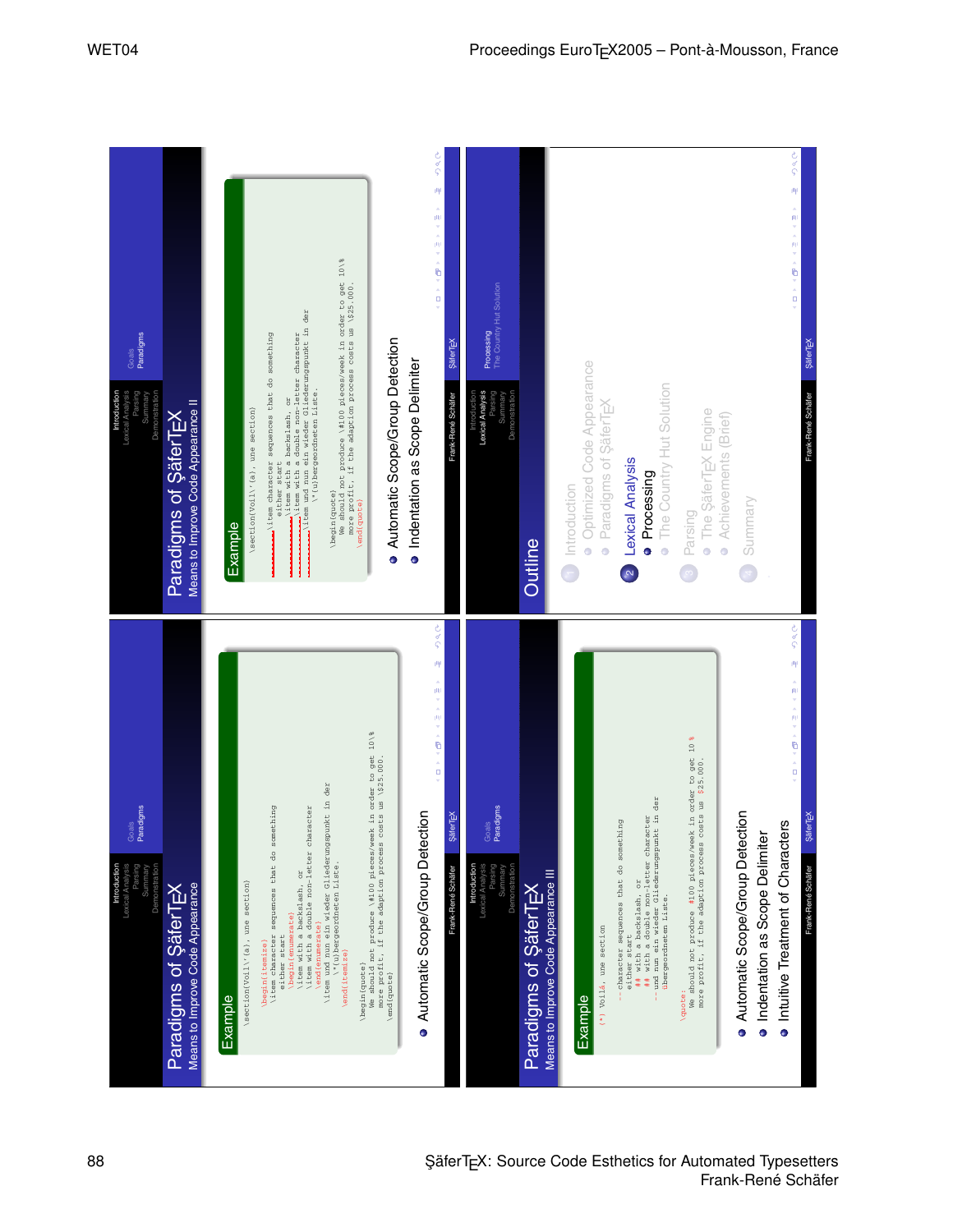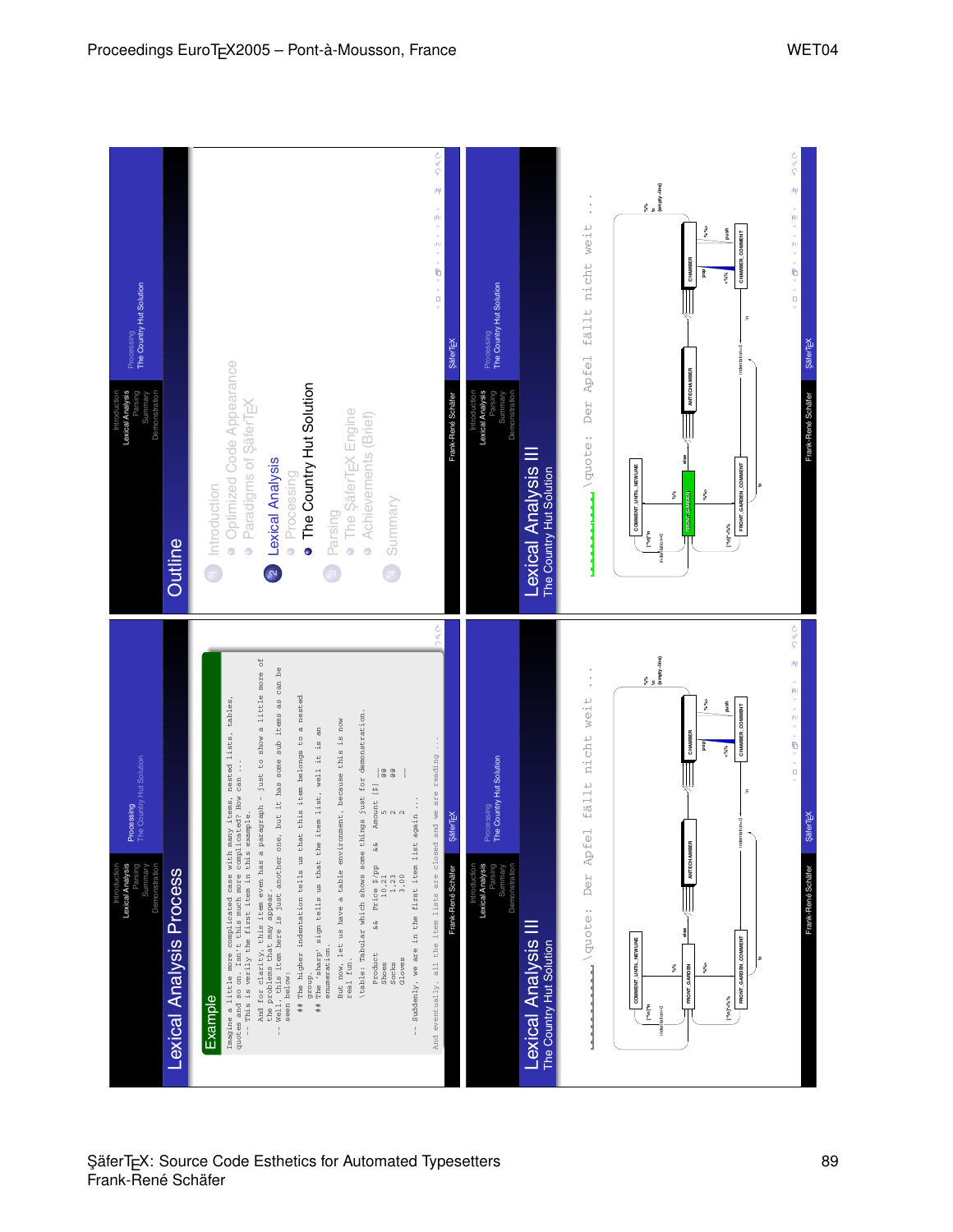